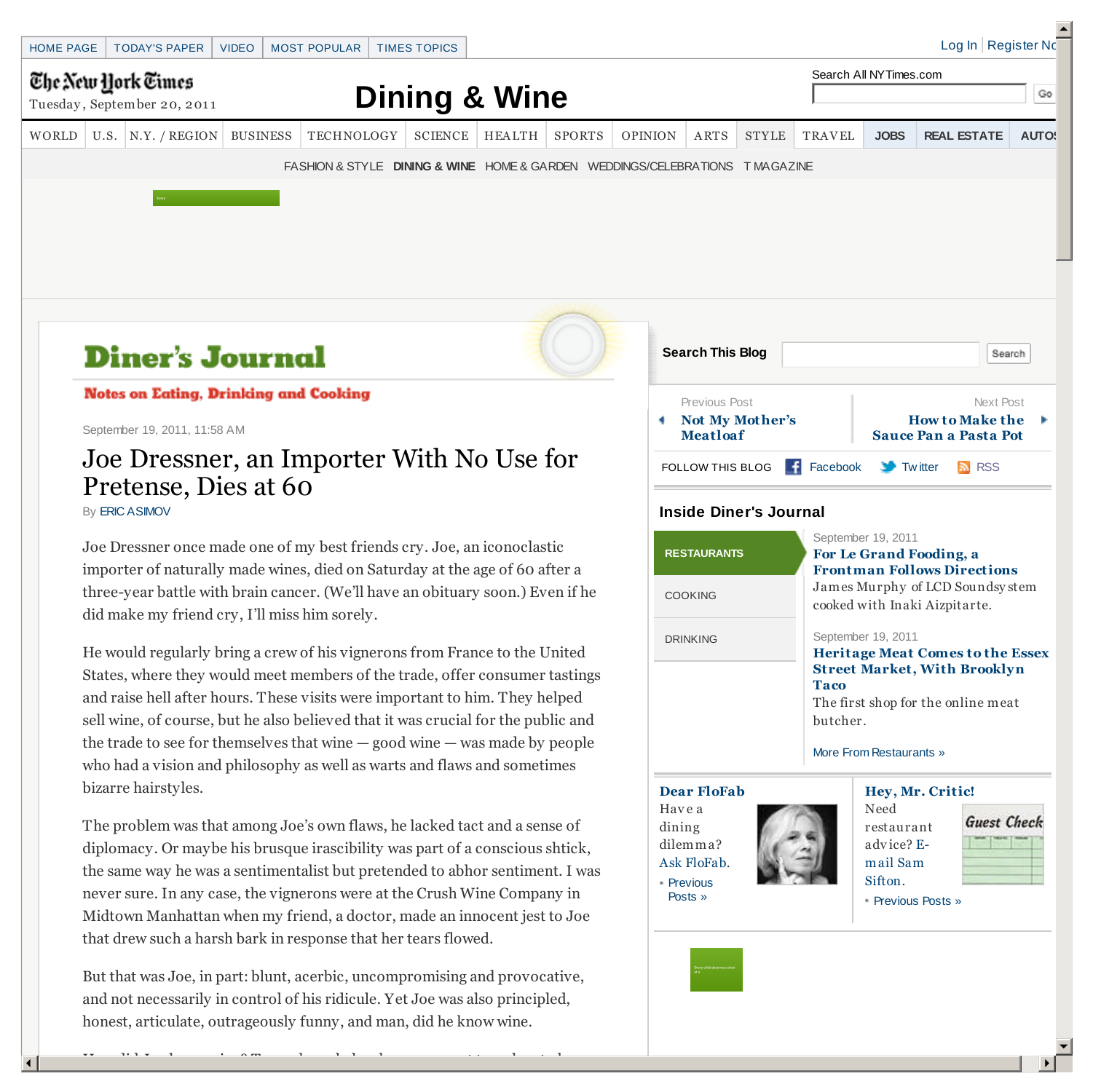how to deconstruct a wine into esoteric aromas and flavors. I never saw him try to identify a wine blind, as if that were ever a sign of useful knowledge. He had no formal training. He simply drank a lot of wine. With time he learned to distinguish between what he liked and what he didn't, and he was sufficiently curious and resolute to work out the reasons for those differences.

It turned out that the wines he liked had much in common. They were generally made by small producers who worked their own plots, who did not use chemicals in the vineyard and kept their yields small, who harvested by hand rather than by machine and who used no additives in the cellar but merely shepherded the grape juice along its journey into wine.

These were the wines he grew to love and sell, made by people whose personal histories often involved generations of dedicated grape growing. Even as these wines came to be known as "natural wines," a term he occasionally used and often disdained, and wines like these came to be a hotbutton topic among the wine lovers of the world, Joe would scorn the notion that he was involved in some sort of movement.

"The natural wine movement is not a movement with a leader, credo and principles," he wrote just last year. "If you think there is a natural wine movement sweeping the world, triumphantly slaying industrial wineries and taking no hostages, then you are one delusional wine drinker. The natural wine movement thinks that you might want to lessen your alcohol consumption for a few months.''

Wine for Joe was not about movements or dogma. Despite his predilections, he liked the wines he liked not because they were made according to a certain philosophy, but because he thought the wines tasted better. One of the core beliefs of his company, Louis/Dressner Selections, was that wines should be made with indigenous yeasts that were present on the grapes and in the winery, rather than inoculated with yeasts selected by the winemaker. Yet the wines of Didier Dagueneau, one of the shining domains in his portfolio, are inoculated. Well, you can't argue with these wines.

Joe represented far more than simply a preferred way of making wines. Whether he would admit to it or not, he represented a culture that does not exalt wine into something overly complicated or turn it into a fetishistic object. His way of thinking did not reduce wine to scores and tasting notes, either, or strain to demystify it. To Joe, wine was a pleasure and a joy, to be shared with friends and family with great food, and, as he once said, if you wanted to drink wretched wine with awful food, who was he to object? That was his way, and everybody else could do as he wanted, so long as it did not intrude on Joe or on his business.

Of course, Joe made such intrusions easy. It was not so much his enemies who disturbed him as his friends, people he thought should know better, and yet who persisted in straying into the realm of the self-important or pretentious.

## **About Diner's Journal**

Diner's Journal embraces news and opinion about recipes, wine, restaurants and other matters culinary . Contributors include Eric Asimov , Glenn Collins, Florence Fabricant, Nick Fox, Jeff Gordinier, Elaine Louie, Julia Moskin, Sam Sifton, Samantha Storey , Emily Weinstein, Pete Wells and others.

- Check us out on Facebook »
- Follow us on Tw itter »
- E-mail us w ith tips and suggestions. »
- Subscribe to our feed »

**Recent Posts**

| September 19 | For Le Grand Fooding, a Frontman<br><b>Follows Directions</b><br>James Murphy of LCD Soundsy stem<br>cooked with Inaki Aizpitarte. |
|--------------|------------------------------------------------------------------------------------------------------------------------------------|
| September 19 | How to Make the Sauce Pan a Pasta<br>Pot<br>There are many ways to cook pasta in<br>sauce for more flavor.                         |
| September 19 | Joe Dressner, an Importer With No<br>Use for Pretense, Dies at 60                                                                  |

|              | The wine importer who was acerbic,<br>uncompromising, principled and<br>outrageously funny, died on Saturday.                                          |
|--------------|--------------------------------------------------------------------------------------------------------------------------------------------------------|
| September 19 | <b>Not My Mother's Meatloaf</b><br>In most parts of North America, ground<br>meat means burgers, meatballs or<br>meatloaf. In Lebanon, it means kibbe. |
| September 19 | <b>What We're Reading</b><br>A collection of links by the reporters and<br>editors of the Dining section.                                              |

## **Follow The New York Times »**

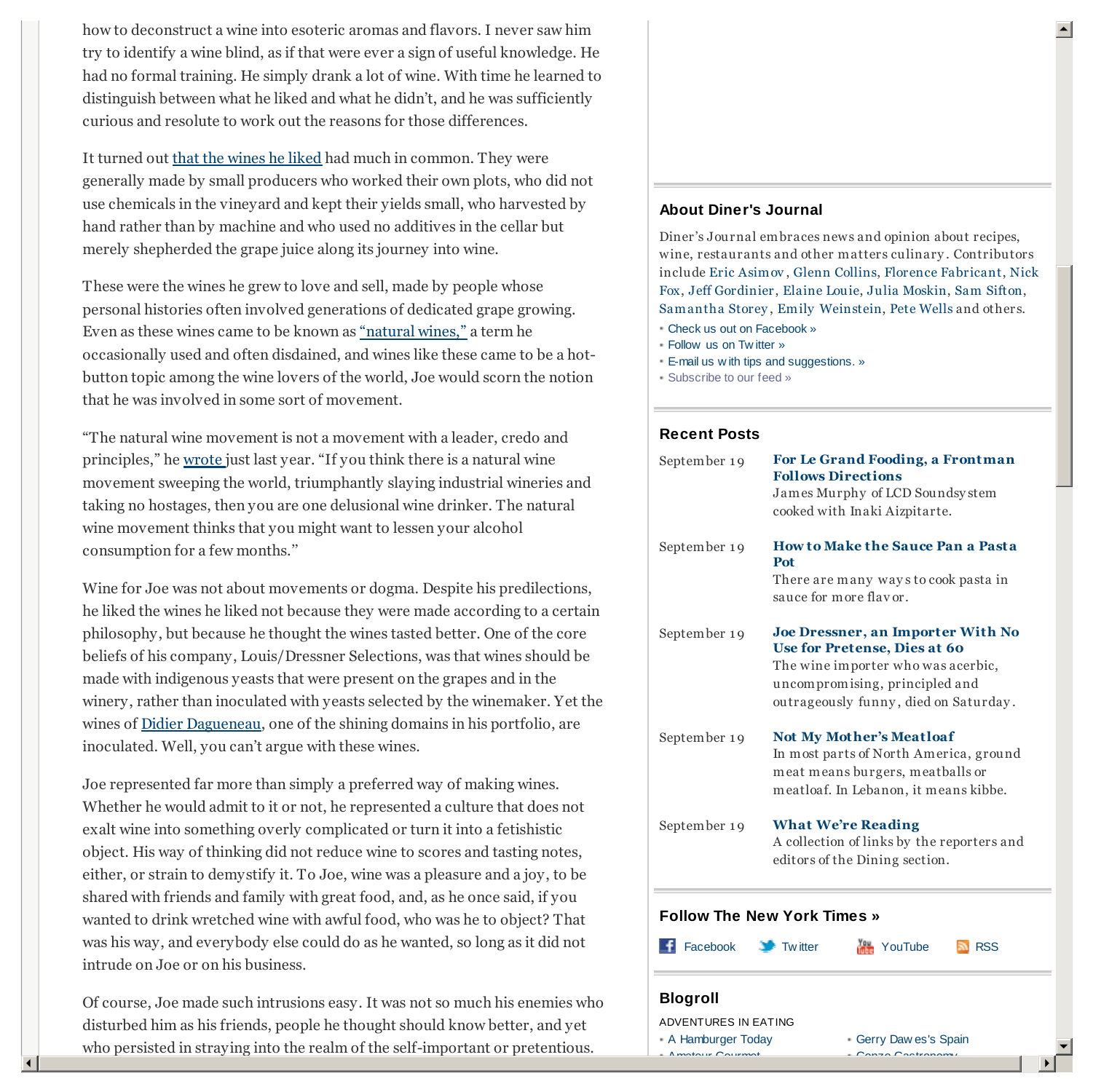Out came the ridicule, the satire, the absurdities, and if he were on your tail he would pursue with an unholy tenacity. He could make people cry. Now, he's done it again, by dying.

|                                                      |                             | Drinking, Joe Dressner, natural wines                                                                          |                                                                                                                    |  |  |
|------------------------------------------------------|-----------------------------|----------------------------------------------------------------------------------------------------------------|--------------------------------------------------------------------------------------------------------------------|--|--|
|                                                      | <b>Related Posts</b>        |                                                                                                                |                                                                                                                    |  |  |
|                                                      | <b>FROM DINER'S JOURNAL</b> |                                                                                                                |                                                                                                                    |  |  |
|                                                      | <b>On Natural Wines</b>     |                                                                                                                |                                                                                                                    |  |  |
|                                                      |                             | <b>Just What Makes a Wine Natural?</b>                                                                         |                                                                                                                    |  |  |
|                                                      |                             |                                                                                                                |                                                                                                                    |  |  |
|                                                      | Previous Post               |                                                                                                                | Next Post<br>How to Make the Sauce Pan a                                                                           |  |  |
|                                                      |                             | <b>Not My Mother's Meatloaf</b>                                                                                | <b>Pasta Pot</b>                                                                                                   |  |  |
|                                                      | <b>3 Readers' Comments</b>  |                                                                                                                | <b>Post a Comment »</b>                                                                                            |  |  |
|                                                      | ALL COMMENTS                | READERS' RECOMMENDATIONS                                                                                       |                                                                                                                    |  |  |
| Oldest                                               | <b>Newest</b>               |                                                                                                                |                                                                                                                    |  |  |
|                                                      |                             |                                                                                                                |                                                                                                                    |  |  |
| Michael Mad<br>1.<br>East Village<br>September 19th, |                             | Expertly written Eric. Joe had a lot of layers to him.                                                         |                                                                                                                    |  |  |
|                                                      |                             | Luckily, in my experiences I was only exposed to his                                                           |                                                                                                                    |  |  |
| 2011                                                 |                             | funny and irreverent side. About a year ago, I held a<br>Saturday afternoon wine tasting with paying customers |                                                                                                                    |  |  |
|                                                      | 7:26 pm                     |                                                                                                                | at the restaurant where I am the sommelier. I had asked                                                            |  |  |
|                                                      |                             |                                                                                                                | Joe to come and co-conduct the tasting with 6 of the                                                               |  |  |
|                                                      |                             |                                                                                                                | wines he imported. To my delight and surprise he was<br>interested in doing the tasting. As the day arrived he     |  |  |
|                                                      |                             |                                                                                                                | showed nearly 15 minutes late and refused to start the                                                             |  |  |
|                                                      |                             |                                                                                                                | tasting until I could find a comb for him. He said his hair                                                        |  |  |
|                                                      |                             |                                                                                                                | was a mess and couldn't begin until it was in place. I                                                             |  |  |
|                                                      |                             |                                                                                                                | didn't know what to do so I asked nearly everyone who<br>worked in the restaurant if they had one to spare. No one |  |  |
|                                                      |                             |                                                                                                                | did. When I told him this he grumbled and began the                                                                |  |  |
|                                                      |                             |                                                                                                                | tasting. He spoke beautifully and passionately about the                                                           |  |  |
|                                                      |                             |                                                                                                                | wines we were tasting. Sometimes with the guests I have                                                            |  |  |
|                                                      |                             |                                                                                                                | for the tastings, they can come off as shills for their<br>wineries; with Joe it was like he was a proud uncle who |  |  |
|                                                      |                             |                                                                                                                | marveled at the accomplishments of his imports.                                                                    |  |  |
|                                                      |                             |                                                                                                                | Recommended by 4 Readers                                                                                           |  |  |
|                                                      |                             | Recommend                                                                                                      |                                                                                                                    |  |  |
| $\overline{2}$ .                                     | tim                         | Beautifully written, thanks for your insight on one of the                                                     |                                                                                                                    |  |  |
|                                                      | napa                        | great wine guys! Tim                                                                                           |                                                                                                                    |  |  |
|                                                      | September 19th,             |                                                                                                                |                                                                                                                    |  |  |

Anthony Bourdain: No **Reservations** Bento.com Big City Country Boy Cake Spy Cannelle et Vanille Cheap Ass Food Chocolate and Zucchini Chow Dorie Greenspan Eating China Eating in Translation Hunter Angler Gardener Cook Joey in Astoria Making Sunday Sauce Midtow n Lunch Serious Eats Shut Up Foodies Slashfood Slice Tartelette The Gurgling Cod Alan Richman Anthony Bourdain: No **Reservations** Chef Mateo Blog Cook's Tour by Alison Cook David Tanis Eric Ripert: Avec Eric Francois Simon: Simon Says Gael Greene: Insatiable Critic Jean-Georges Vongerichten's blog 101 Cookbooks Alinea at Home Amateur Gourmet Baking Bites Cake Spy Cannelle et Vanille Chocolate and Zucchini **Culinate** Cured Meats David Tanis Dorie Greenspan Eating China **Epicurious** Epicurious: The Epi-Log Food Perestroika Food52 Fork and Bottle **Herbivoracious** Homesick Texan Hunter Angler Gardener Cook **I** Ideas in Food Just Hungry Making Sunday Sauce Mark Bittman Melissa Clark Michael Ruhlman Not Eating Out in New York Pinoy Cook/Home Cooking Rocks! Serious Eats Slashfood Smitten Kitchen Stay At Stove Dad Tartelette The Daily Meal The Food Section The Kitchn The Wednesday Chef Civil Eats Edible Geography Food Politics by Marion Nestle Obama Foodorama Politics of the Plate Chow hound Coffee Forums eGullet Serious Eats Bloomberg: Dining Bon Appetit Bon Appetit Blogs CBC New s: Food Bytes Chicago Tribune: Dining Daily Telegraph: Food and Drink **Dishing** Eat Me Daily **Eatocracy** Edible Queens: World's Fare Blog GQ: Forked & Corked Guardian Food New York Daily New s: Food NPR Topics: Food Salon: Food Saveur The Atlantic: Food The Houston Press: Eating...Our Words The Los Angeles Times: Food The New York Times: Dining CHEF AND CRITIC BLOGS COOKING OOD POLITICS **ORUM** PRINT, BROADCAST AND WEB MEDIA SITES

Epicurious: The Epi-Log

Food & Wine

 $\blacktriangle$ 

 $\blacktriangledown$ 

The San Francisco Chronicle:

Food

7:36 pm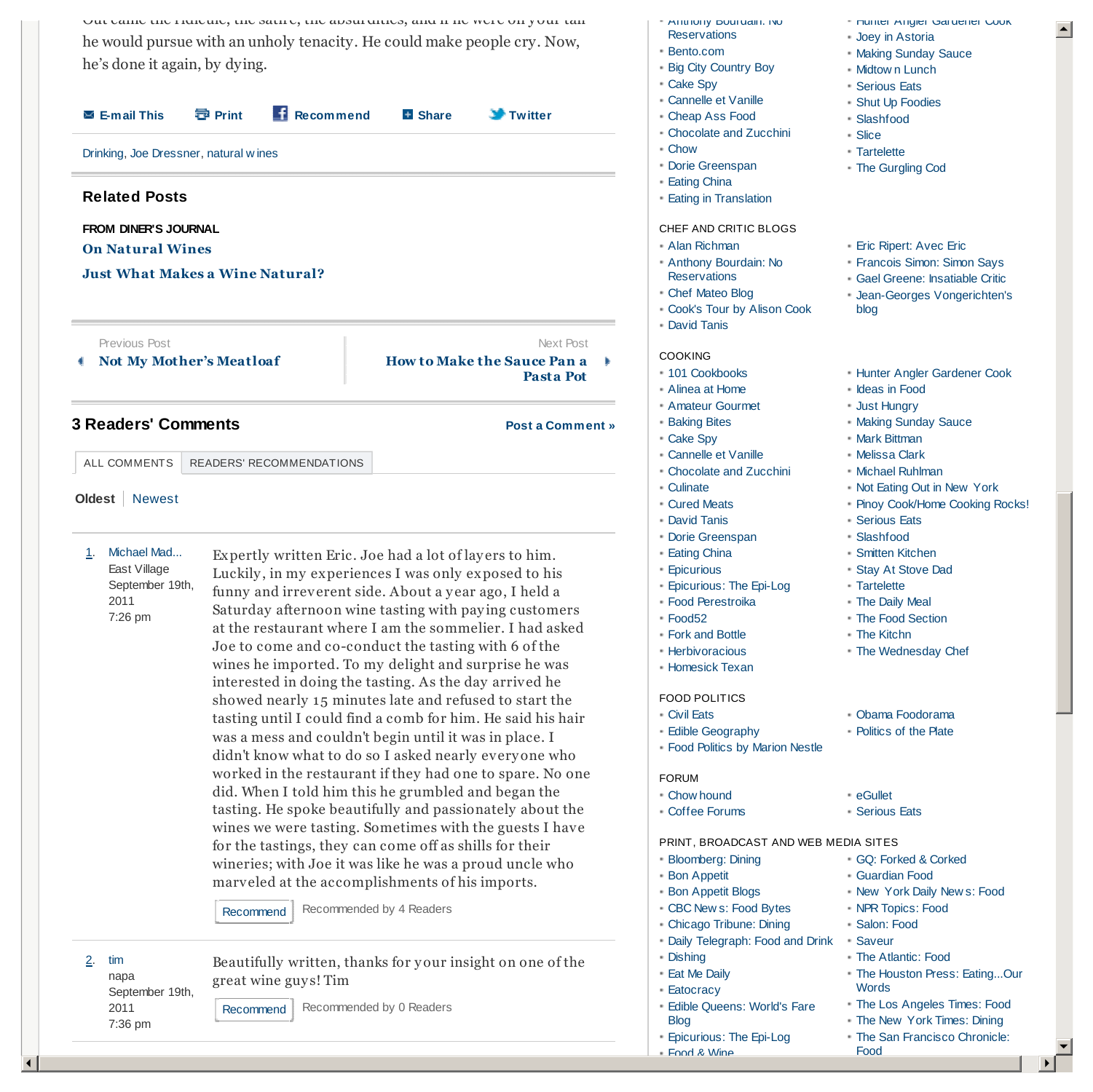Food & Wine: Mouthing Off Food New s Journal The Wall Street Journal The Washington Post Bloomberg: Dining Eater National Eater New York Feast Gayot New York Restaurant New s Gothamist Food Grub Street **Inside Scoop SF** Midtow n Lunch The Feed: Time Out New York The Food Section Village Voice: Fork in the Road Waiter Rant Well Done Fillet Zagat Buzz Alice Feiring Appellation Beer Ardent Spirits Beer Advocate Bigger Than Your Head Brew Sauce Brooklyn Guy's Wine and Food Blog CataVino Coffee Forums CoffeeGeek Daily Grape Decanter.com Dr. Vino DrinkBoy Drinkster Fermentation Fine Wine Diary Fork and Bottle Gang of Pour Gerry Daw es's Spain Gonzo Gastronomy Good Grape Grape Radio Jancis Robinson New York Cork Report Oenologic Off the Presses -- Robert **Simonson** Old World Old School Oliver Strand's coffee blog • On the Wine Trail in Italy One Thousand Bars and Beyond Palate Press Prince of Pinot RateBeer Reflections on Wine Ristretto Robert Parker Online (subscription required) Rockss and Fruit Samantha Sans Dosage So You Want to Be a Sommelier Steve Heimoff The Gray Report Vinography Wine Anorak Wine Berserkers Wine Cellar Insider RESTAURANTS WINE AND OTHER DRINKS Portland, OR September 19th, 2011 9:19 pm Recommend Recommended by 1 Readers were truly one of a kind. We miss y ou because y ou taught us so much; so much about wine, but more importantly about life - how to live life with vigor, purpose and relentless pursuit of what you believe is right. Joe, y ou were inspiring, y ou were intelligent, y ou were witty, and you were sometimes a bit coarse. You were a whole person and an honest person in the way you lived y our life and in the way y ou conducted y our business. You were always honest and true to who you were as a person. Y ou were alway s honest and true to the families whose wines you represented and defended them and their traditions with vigor. Joe, we miss you, but you've left us with so much and y ou've inspired so many people in the wine world that y ou and y our work will live on not only in the Louis/Dressner wines we drink, but in the whole idea that drinking honest wines that reflect the place they came from is inspiring. I'll miss you, Joe. Eric Pottmey er **Post a Comment Suggest a Correction to This Blog Post »** You must log in to post a comment (Register).

- Wine Diarist Wine Disorder
- Wine Doctor
- Wine Spectator (subscription required)

 $\blacktriangle$ 

- Wine Talk
- Wine Terroirs
- Wine-Life
- Zester Daily

Sign up for ticket offers from Broadw ay show s and other

## **Archive** Select Month  $\overline{\phantom{a}}$

Jeremy Parzen's blog

Matching Food and Wine McDuff's Food & Wine Trail

Jim's Loire **ELearn Italian Wines** Malt Advocate

Nat Decants

i n

 $\blacktriangledown$ 

## **TicketWatch: Theater Offers by E-Mail**